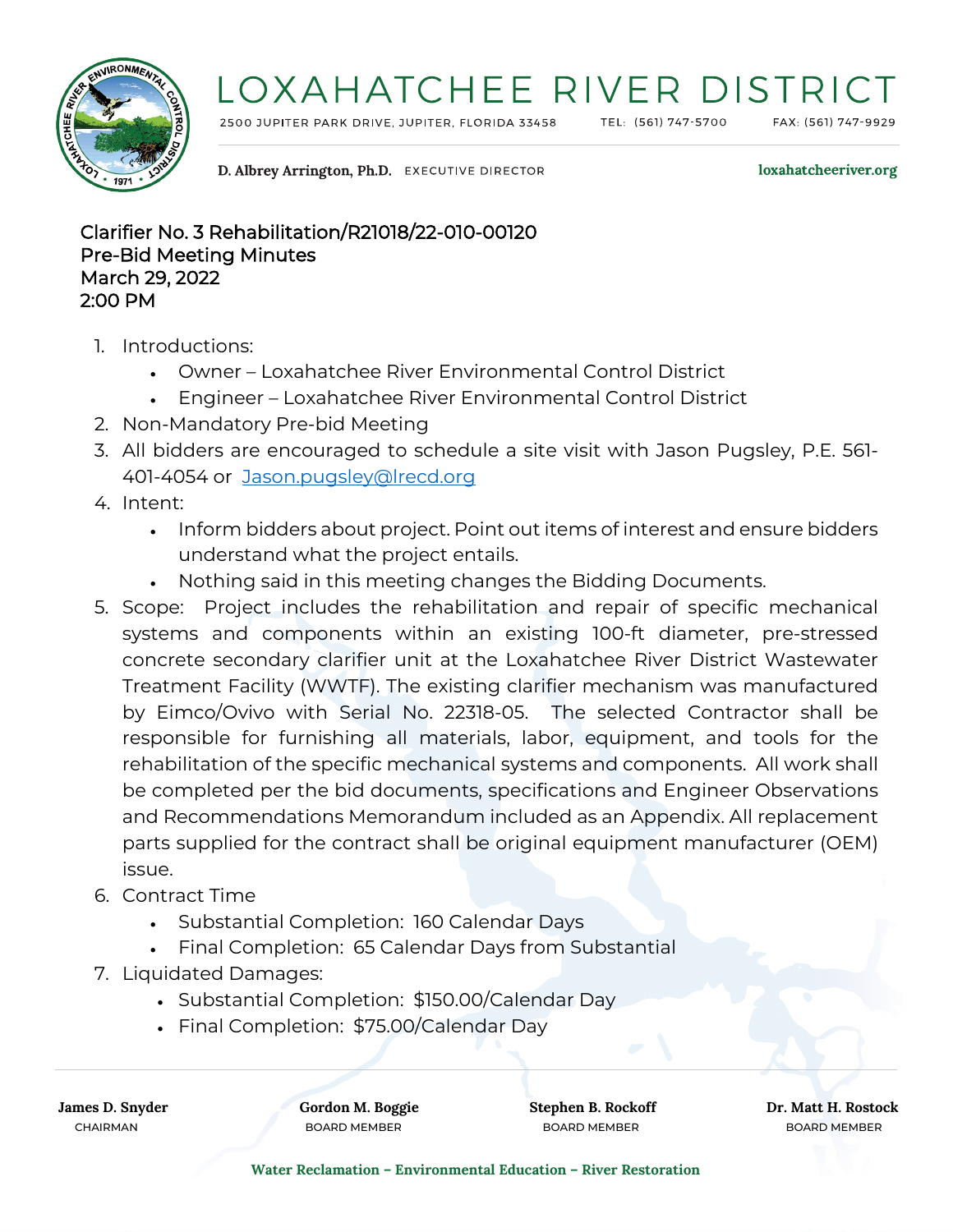- 8. Jurisdiction:
	- Unincorporated Palm Beach County
- 9. Work Zones:
	- Contractor is responsible for locating own staging and storage areas. To be coordinated with Plant Manager.
- 10. Work Hours: 7 a.m. to 4 p.m. no District Holidays
- 11. Holiday Schedule:
	- a. New Year's: 1/1/2022
	- b. Martin Luther King, Jr.: 1/17/2022
	- c. Memorial Day: 5/30/2022
	- d. Juneteenth: 6/19/2022
	- e. Independence Day: 7/4/2022
	- f. Labor Day: 9/5/2022
	- g. Veteran's Day: 11/11/2022
	- h. Thanksgiving: 11/24-25/2022
	- i. Christmas Eve: 12/23/2022
	- j. Christmas Day: 12/26/2022
- 12. Instructions to Bidders Item 2: Bids are due via DemandStar by 2:00 pm local time (Eastern Standard Time) April 12, 2022. Bids will be publicly opened in the Governing Board Room on April 12, 2022 at 2:00 pm.
- 13. Instructions to Bidders Item 2: Bid Security required in the amount of 10% of bid. Scanned copy to be included in bid on the Bid Due date. Original must be submitted within 48 hours of Bid Opening Date or the Bid will be deemed non-responsive. Original Bid Bond due not later than April 14, 2022 at 2:00 pm. Bid bonds should be submitted to:

Kris Dean, P.E., Deputy Executive Director/Director of Engineering Services Loxahatchee River Environmental Control District 2500 Jupiter Park Drive Jupiter, FL 33458

- 14. Instructions to Bidders Item 4: Public Construction Bond 100% of total contract sum.
- 15. Instructions to Bidders Item 23: The Notice to Proceed for this project will be issued within 180 days of Award of Contract at a time mutually agreed to by the Owner and lowest responsive bidder.